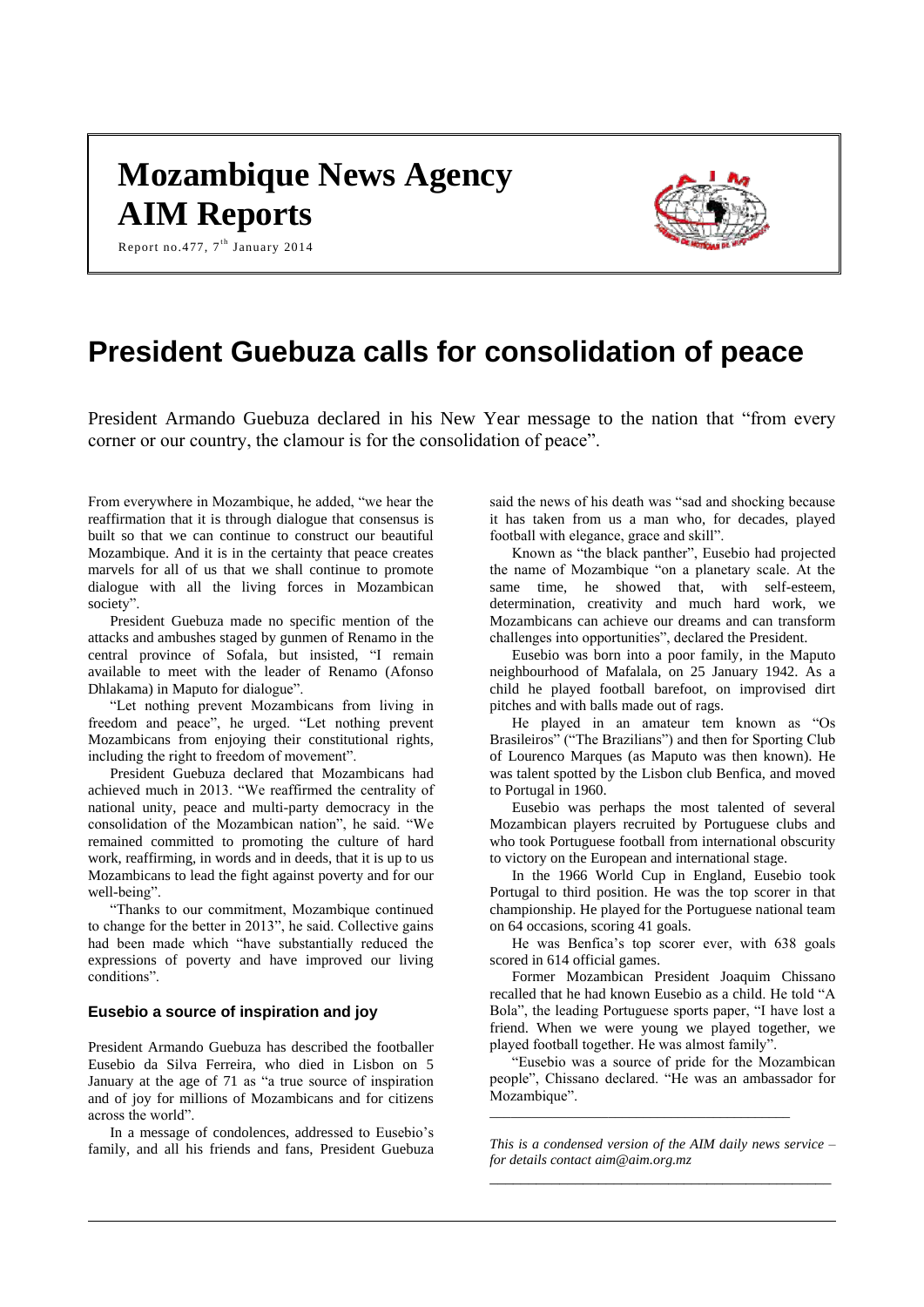#### **Renamo reactivates Inhambane military base**

Mozambique's former rebel movement, Renamo, has reactivated its main base in the southern province of Inhambane, located at Nhamunde, in the locality of Pembe, in Homoine district, according to a report in "Mediafax" on 6 January.

The "Mediafax" sources put the Renamo unit at between 70 and 100 men, some of them carrying AK-47 assault rifles. So far, they had not harmed anyone and had used their own money to buy food and cigarettes from informal traders.

The Renamo members, the paper reported are not from Homoine, or from anywhere else in Inhambane. They do not speak the local languages. Residents told "Mediafax" that, apart from the official language, Portuguese, they had only heard them speak Ndau and Sena. These are the main languages spoken in the central province of Sofala, which seems to confirm that this group had been sent southwards from the Renamo bases in Sofala.

Members of the group said they had come to undertake unspecified "political work". This appears to refer to Renamo plans to sabotage the voter registration due to begin later this month, which is a necessary step ahead of the presidential and parliamentary elections scheduled for 15 October.

#### **Renamo mounts ambushes**

Renamo gunmen launched ambushes on New Year's Eve and New Year's Day on vehicles travelling along Mozambique's main north-south highway, in Sofala province.

According to a local parish priest, Jose Luis, the attacks near the small town of Muxungue, did not result in any fatalities. The most dangerous part of the road is the 100 kilometre stretch between the Save River and Muxungue.

Five people were injured, and were treated at the Muxungue Rural Hospital. According to hospital sources, none of them were seriously injured.

Renamo also dug a second trench in the road, which slows down the convoys. The first trench was dug across the road in November, obliging the armed forces (FADM) to station troops there to protect vehicles from attack as they negotiate the damaged part of the road.

Digging trenches across the road was a tactic used by Renamo during the war of destabilisation, and was part of the reason why no vehicles could drive from Maputo to Beira for more than a decade.

#### **Torrential rains cause misery in Beira**

Thousands of families in low-lying parts of the central city of Beira have been severely affected by torrential rain.

According to the daily newspaper "Noticias", the worst hit neighbourhoods are Ndunda, Vaz, Munhava and Chota.

The forecast is for continued rain, and the authorities urged people to take "precautionary measures".

Representatives of Beira Municipal Council began visiting the affected areas on 1 January.

Some of those living in the flooded areas blame new buildings that have blocked drainage channels. Carlota Muneta, a resident of Munhava, told reporters "we residents are to blame when we build on top of the drainage channels. The result is this. We can't sleep in our own houses".

Not everyone blames the residents. One man interviewed by "Noticias", Cardoso Simango, blamed the municipal authorities for tolerating buildings that obstruct the drainage.

"What happens is that the municipality watches passively as people do whatever they like", he complained.

### **Rehabilitation of Sena line continues**

The rehabilitation of critical stretches of the Sena railway line, linking the Moatize coal basin to the port of Beira, has been concluded.

The publicly owned ports and rail company, CFM, undertook the work to ensure there would be no repetition this rainy season of what happened in February 2013, when flooding on the Zambezi River washed away ballast on part of the Sena line, interrupting rail traffic.

This was a serious blow to the coal mining companies Vale and Rio Tinto, who accounted for most of the cargo on the 12 trains a day then using the line. Coal exports were interrupted for three weeks.

CFM is determined that the same thing should not happen this year. At three points along the most vulnerable stretch of the Sena line, new drainage pipes have been installed to ensure that storm waters are channelled away from the tracks. The base on which the rails rest has been strengthened, and all the ditches running alongside the line have been cleaned.

CFM has put in place teams to permanently monitor the line, particularly between the Zambezi to Moatize.

Sancho Junior, director of the Sena Line Reconstruction Brigade said that heavy equipment is available to open more drainage ditches, and will be operating in the critical area until late February.

Meanwhile, work is under way to increase the capacity of the Sena line from the current 6.5 million tonnes a year to 20 million tonnes a year by February 2015. The work is intended to raise the maximum length of goods trains from 42 wagons pulled by two locomotives to 100 wagons pulled by six locomotives.

The contract for these improvements was won by the Portuguese companies Mota Engil and the Visabeira group, which plan to spend  $E162.7$  million (about US\$223 million) on the improvements.

However, plans to raise coal exports to 100 million tonnes a year mean that alternatives to the Sena Line are required. Vale hopes to free itself from dependence on the Sena line by building a new railway across southern Malawi that will connect with Mozambique's existing northern line, and carry the coal to the port of Nacala.

A second new line will be built from Moatize to Macuse on the coast of Zambezi province where a new mineral port will be installed.

#### **Long prison terms for corruption**

The Niassa provincial court, sitting in the northern city of Lichinga, on 23 December sentenced the former provincial director of planning and finance, Carlos Sitao, to 22 years imprisonment for the theft of state funds.

His accomplice, Joao Chaputerra, the former head of administration and finance in Sitao's directorate, was sentenced to 19 years.

A third accused, Jacinto Monteiro, was acquitted. He had authorised his bank account to be used in the illegal transfer of funds, but the court accepted that he did not know his account was being used for illicit purposes.

The court concluded that the amount of money stolen was just over 10.6 million meticais (US\$353,000). An attempt to steal an extra 958,000 meticais, allegedly to pay for new vehicles for the planning and finance directorate, failed.

In addition to the prison terms, the court ordered Sitao and Chaputerra to repay the stolen money. Chaputerra's lawyer, Biatriz Macuacua, told reporters she intended to appeal.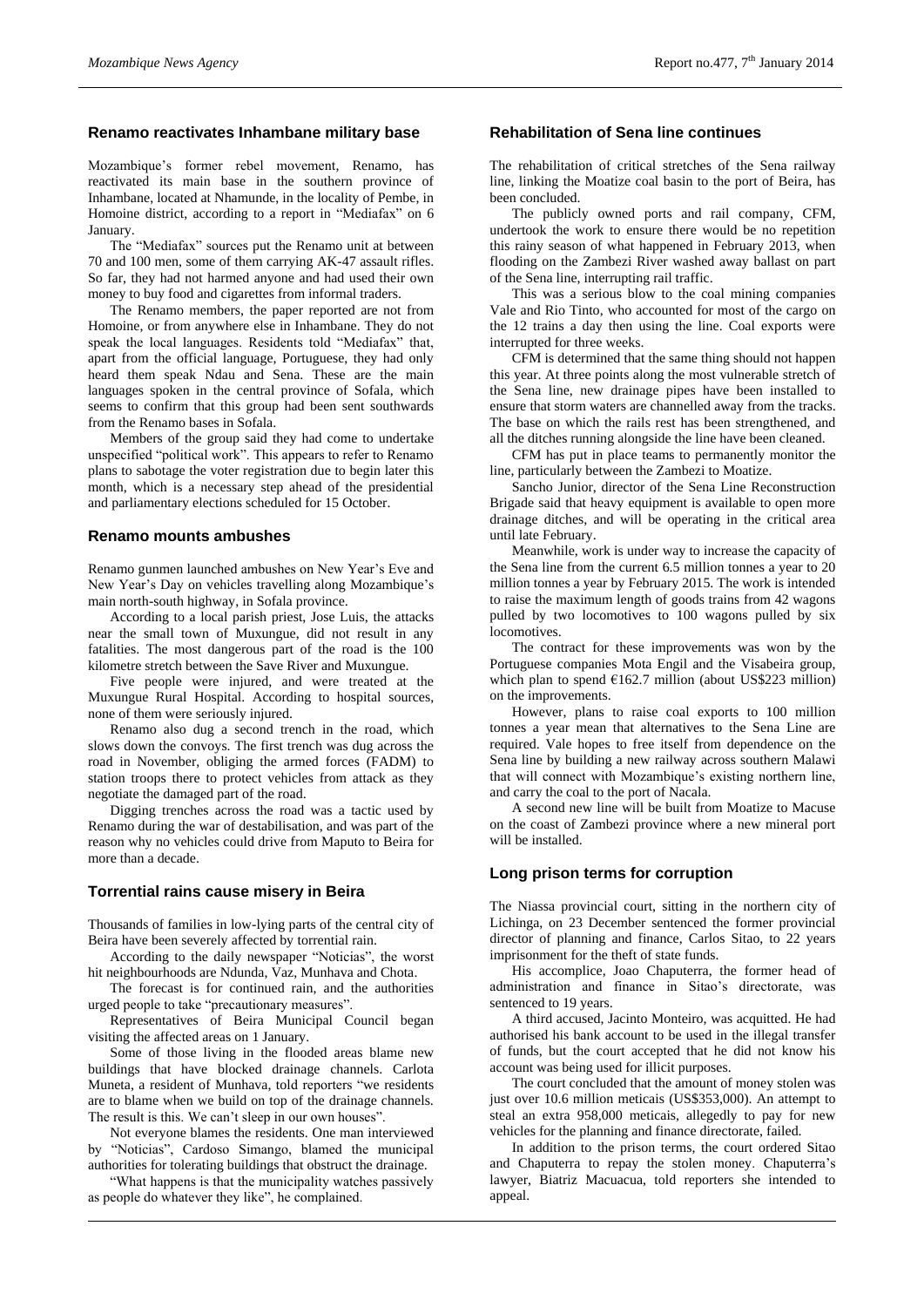# **Frelimo "pre-candidates" chosen**

No more names will be added to the short list for the nomination of the ruling Frelimo Party's candidate for the Mozambican presidential election due in October 2014, the party's general secretary, Filipe Paunde, declared at a Maputo press conference on 24 December.

The final decision is in the hands of the Frelimo Central Committee, the highest party body in between Congresses. Under the party's statutes, the Political Commission must present the Central Committee with a short list – which it did on 12 December.

The Commission presented a short list of three "precandidates" – Prime Minister Alberto Vaquina, Agriculture Minister Jose Pacheco (who also heads the government delegation to the sporadic dialogue with Renamo), and Defence Minister Filipe Nyussi.

When this short list was announced it was still thought that the Central Committee meeting would be held before the end of December. However, on 18 December the Political Commission announced that the meeting would not be held until the end of February.

As there are now two months before the final decision would be taken, it was widely speculated that the short list might be changed, or new names might be added to it.

Paunde tried to quash such ideas. He told the reporters that the Political Commission would not change the list – the names of Vaquina, Pacheco and Nyussi and of nobody else would go before the Central Committee.

"These three names will be put forward", he said. "From among these three names will emerge our candidate for President of the Republic".

Was there space for any more names? reporters asked. What would happen if there was no consensus on the Central Committee?

"Only the 17 members of the Political Commission have the right to select pre-candidates", Paunde responded.

He said each member of the Political Commission was asked to write down five names on a slip of paper. The names could be those of people who are not members of the Commission (such as Nyussi).

"We defined the rules before the game started", said Paunde. "The three people with most votes would be the precandidates proposed by the Political Commission".

As for consensus, "we achieve consensus by voting", said Paunde. At the Central Committee "the candidates will be voted on. The one with the most votes will be the candidate for the presidential election".

The short list has been sharply criticized in social media, and campaigns have been mounted for other candidates – namely the former mayor of Maputo, Eneas Comiche, former Prime Minister Luisa Diogo, and the former speaker of parliament, Eduardo Mulembue.

The Frelimo statutes, approved at the party congress in September 2012, state that the Central Committee shall "analyse and approve the proposals of the Political Commission concerning the candidates of Frelimo or supported by Frelimo for President of the Republic".

The formulation is not very clear – but, since the Central Committee is a higher body than the Political Commission, it would not make much sense to tie the hands of the Central Committee only to approving names put forward by the Political Commission.

Paunde stated Frelimo membership stands at 4,028,963, compared with 3,778,405 in 2012 – an increase of 250,558. Of the new members, 2,303 had defected from other parties.

According to the National Statistics Institute (INE), projections from the 2007 census show that in 2013 the number of Mozambicans aged 18 and above was 11,739,592. Paunde is thus claiming that 34.3 per cent of the total Mozambican adult population are members of Frelimo.

The number of Frelimo branches, Paunde added, had risen from 288,265 in 2012 to 307,132 now.

#### **Tax collection exceeds targets**

The chairperson of the Mozambique Tax Authority (AT), Rosario Fernandes, announced on 24 December that tax collection in 2013 surpassed the target set by the government.

In the initial budget for 2013 the fiscal revenue target was 113.9 billion meticais (about US\$3.8). When the budget was revised in August, the target was increased to 120.4 billion meticais.

Speaking at commemorations of the seventh anniversary of the establishment of the AT, Fernandes said that target has been exceeded. As of 20 December (11 days before the close of the 2013 financial year), total fiscal revenue collected was over 124.41 billion meticais.

Fernandes said this was 26 per cent more that the total collected in taxes and customs duties in 2012, nine per cent more than the target in the original budget for 2013, and 3.7 per cent more than the figure in the amended budget.

The fiscal ratio (revenue collected as a percentage of GDP) is 26.51 per cent, Fernandes added, which is 0.81 more than the target in the amended budget.

He added that the number of registered taxpayers has increased over the year by 562,048 (the number of individuals, companies and other entities who have received a tax identification number – NUIT – during 2013). This was also more than expected – the target for issuing NUITs was surpassed 12.4 per cent.

Fernandes also announced that the American oil and gas company Anadarko is expected to pay capital gains tax by April 2014 on the sale of part of its holding in Area One of the Rovuma Basin, off the coast of the northern province of Cabo Delgado, where enormous deposits of natural gas have been discovered.

In August, Anadarko sold 10 per cent of its shares in Area One to the Indian company ONGC Videsh Ltd., for US\$2.64 billion, but no tax has yet been paid to Mozambique.

Ferandes said "all the technical details have been concluded, and all that remains is to deposit the money in the state coffers, which will happen by 30 April".

He declined to put a figure on the capital gains tax, but said it was largest so far from any company. Previously the largest amount paid, was by the Italian energy company ENI, which paid the state US\$530 million after the sale of 28.57 per cent of its holding in Rovuma Basin Area Four to the Chinese company CNODC for US\$4.21 billion.

Even with the sale of ten per cent to ONGC Videsh, Anadarko continues to head the consortium that operates Area One, although its holding has fallen from 36.5 to 26.5 per cent. The other shareholders in Area One are the Mozambican National Hydrocarbon Company (ENH), with 15 per cent, Mitsui of Japan (20 per cent), BRPL Ventures and Videocon, both of India (10 per cent each), and PTT of Thailand (8.5 per cent).

A further six capital gains tax operations are under way, Fernandes said, and two or three of them should be concluded, with the revenue paid to the state, in 2014.